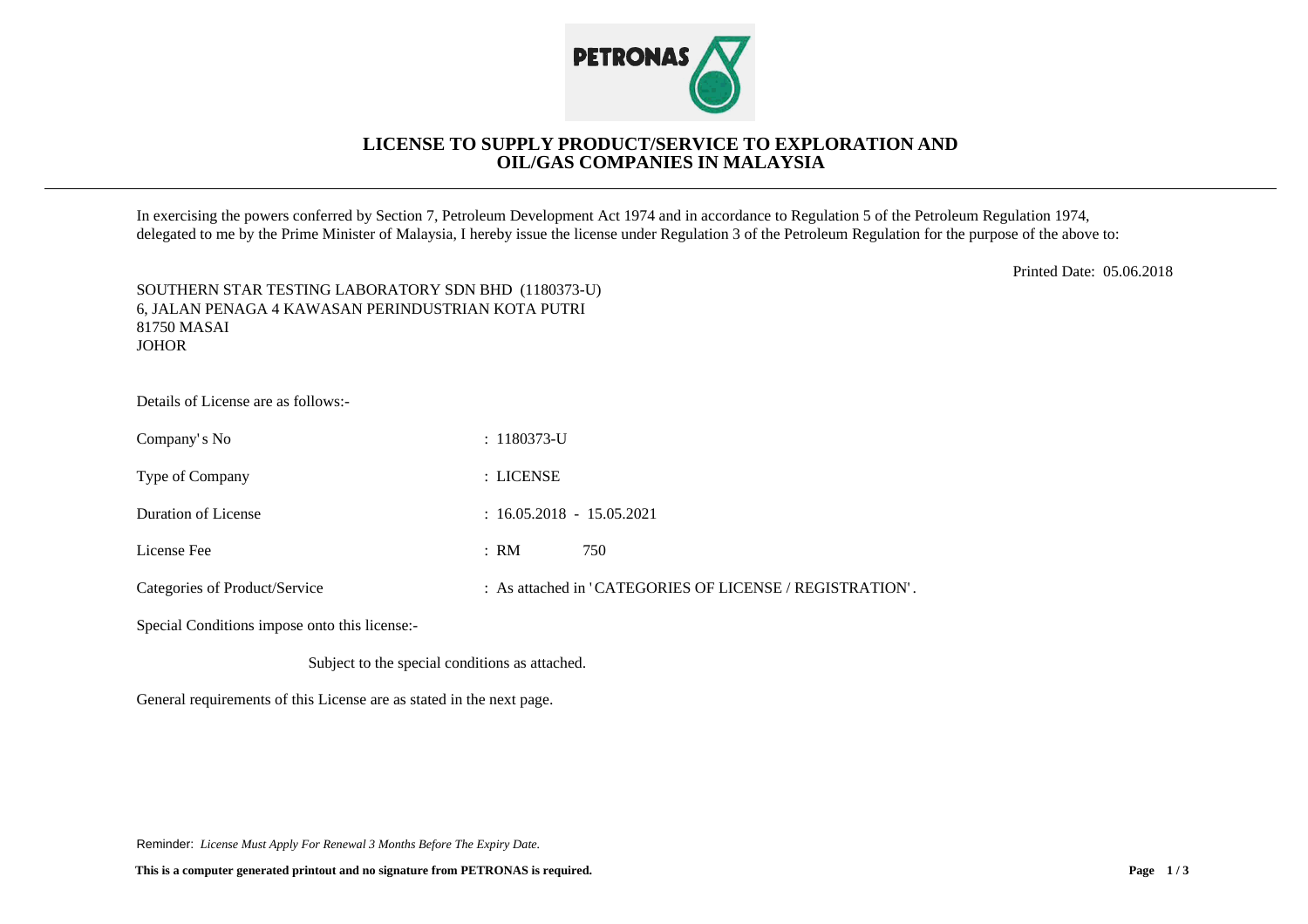

## **PETRONAS LICENSE GENERAL CONDITIONS**

- 1. Company is required to register, obtain a license, permit or authorization from the relevant authority to carry out the services or supply of product or material used in company's operation and activities;
- 2. This license is not transferable to any company/other party;
- 3. This license will be revoked if the company is found to be in the process of liquidation, winding-up or dissolution;
- 4. Company shall inform PETRONAS on any changes related to company's position such as equity ownership, board of directors and management staff within **fourteen (14) days**. Failure to do so can result in revoke of License;
- 5. Company should take immediate action to adhere to the special conditions imposed as stated in the appendix of the PETRONAS license certificate and to inform PETRONAS on the progress of this action;
- 6. Company is not allowed to take another company as principal, agent, sub-contractor or otherwise to provide any service or supply of any facility, fittings or equipment on its behalf without prior written consent from PETRONAS:
- 7. Company shall allow PETRONAS representatives for inspection visit / site / company audit and review / copy of documents and interviewing employees and related parties;
- 8. This License must be shown to PETRONAS's officers when it is required for inspection;
- 9. This License is only valid for services and supply of products as stated in the appendix of the PETRONAS license certificate;
- 10. This company can be penalised if in PETRONAS' opinion, it has conducted one or more of the following;
	- a. Failed to execute the award job until completion.
	- b. Failed to perform a contractual obligation or any other obligation under the law to partners, principals, agents, sub-contractors and others.
	- c. Received garnishee order.
	- d. Facing bankruptcy action.
	- e. Cannot be traced through the last address.
- f. Sub-contract work to another contractor without written permission from PETRONAS.
- g. Reject any contract or tender awarded.
- h. Entering or accepting contract or tender during the license suspension period.
- i. Provide false, inaccurate or misleading information.
- j. Does not follow tender's regulations and ethics including but not only limited to sending poison-pen letters, bribing or lobbying.
- k. Engaged in any impropriate activities with this License.
- 11. According to Act 9, Petroleum Acts 1974, a person who initiate or continue any business or continue providing services as mentioned in Act 3 without a license or do not comply with any condition of the license is committing a crime and can be fined not exceeding RM50,000.00 (Fifty Thousand Ringgit) or imprisonment for a period not more than two (2) years or both and in respect of each continuous crime, it is subject to further fine of RM1,000.00 (One Thousand Ringgit) for every one (1) day or any part of one (1) day which the offense continues after the first conviction is recorded;
- 12. This approval is not an agreement/guarantee that your company will be called to participate in a tender or quotation of PETRONAS or its subsidiaries;
- 13. The company either by itself, through its employees, directors, agents or its employees;
	- a. Not allow to use the logo of the PETRONAS's oil drop or the word "PETRONAS" or use any mark, logo or words or wearing typeface, font, which resembles the appearance or colour trademarks owned or used by PETRONAS or its subsidiaries ("the PETRONAS trademarks") in any form whether in printing materials, websites or hand board; and
	- b. Not allow to perform any act or in any way either directly or indirectly admits that it is a partner or have any connection/relationship with PETRONAS and/or its subsidiaries, UNLESS AND EXCEPT company is allowed to use reference [Company] is licensed by PETRONAS [No. license], under Act 3 Petroleum Act 1974.
- 14. This License may be revoked, suspended or blacklisted at any time if any of the above conditions, general conditions of PETRONAS license and registration and any other conditionsset in PETRONAS License and Registration General Guidelines are not fulfilled.